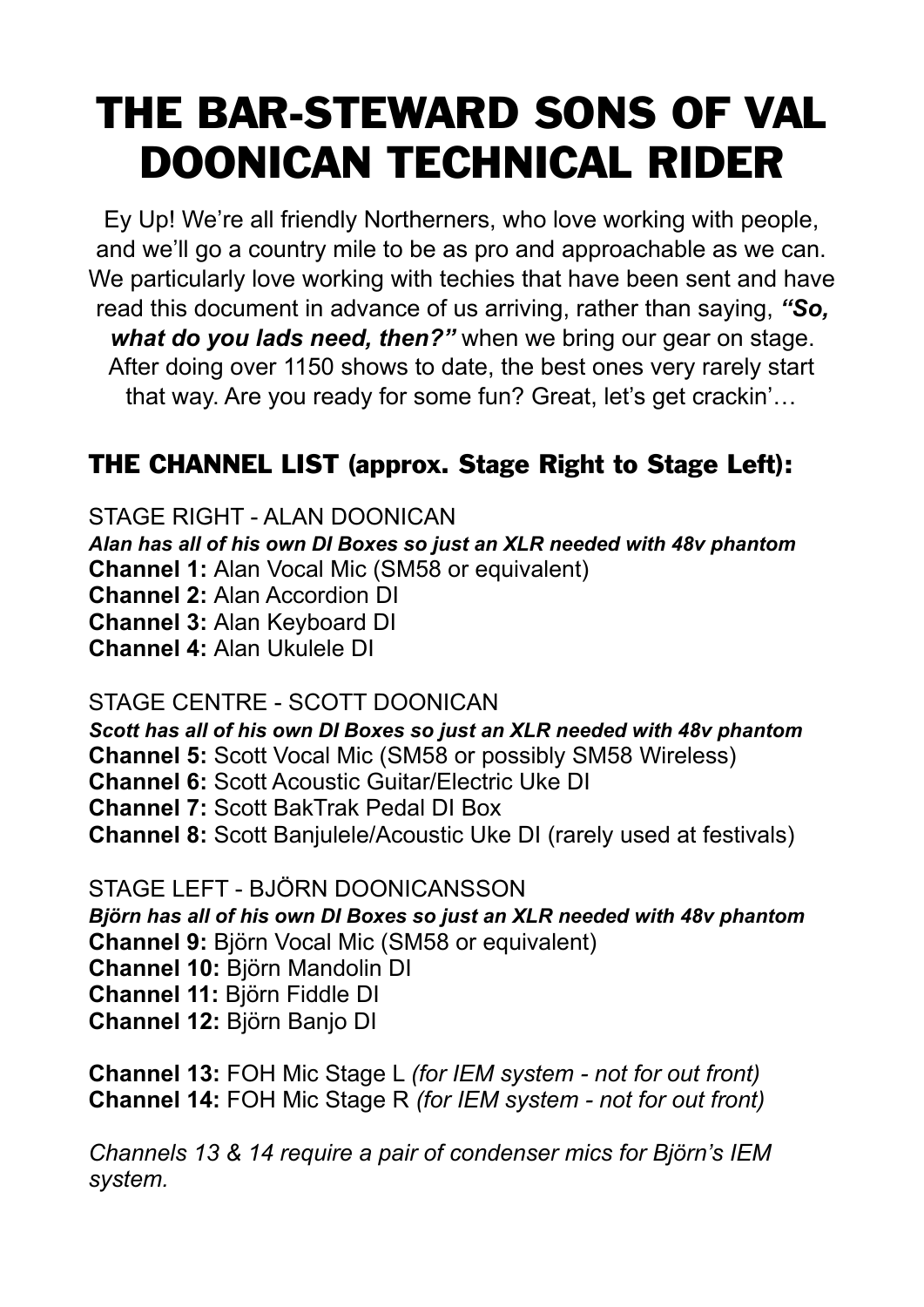**To summarise, in total, three microphones on boom stands, plus XLR leads to all the DIs (we bring all of the DIs), plus power sockets next to each performer (see the stage plan) for pedalboards etc, and then two FOH condenser mics for Björn's IEM system. Scott's mic stand holds a wireless mic so needs one of those larger mic clips (e.g. like a Shure WA371).** 

Scott's BakTrak pedal is for playback of our intro tape/backing tracks/ drum tracks. We may need a stage-hand or compere to start our intro tape for us (don't worry, we'll show 'em what to do - there is a button on Scott's pedalboard that clearly says "THIS ONE").

As the focus of our act is comedy first and foremost, **absolutely NO reverb on any of the vocals, please.** The vocals should be nice, crisp and prominent in the mix over the instruments no matter what. Thanks! Should there be ANY issues regarding this technical rider, please contact Scott immediately at thebarstewardsons@gmail.com

#### WIRELESS SYSTEMS:

Scott usually uses an Shure SM58 wireless microphone and a corresponding Shure BLX wireless receiver - Frequencies between 518-865 MHz (where this isn't used, it will be a regular wired SM58). We know the channels that clash between Scott and Alan so we avoid that clash by scanning before the start of the show.

Björn uses a LD MEI1000 G2 In-Ear Monitoring System (Frequency Channel 70, 863.1-864.9 MHz) instead of a stage monitor.

All members of the band use wireless packs for their instruments, with frequencies as follows...

**Scott** uses a Line 6 G70 Wireless System (Digital system) for his guitar and electric uke - Frequencies between 2400Mhz and 2483.5Mhz

**Björn** uses a t.bone GigA Pro Wireless System (Digital system) for banjo, mandolin and fiddle - Frequencies between 2400Mhz and 2483.5Mhz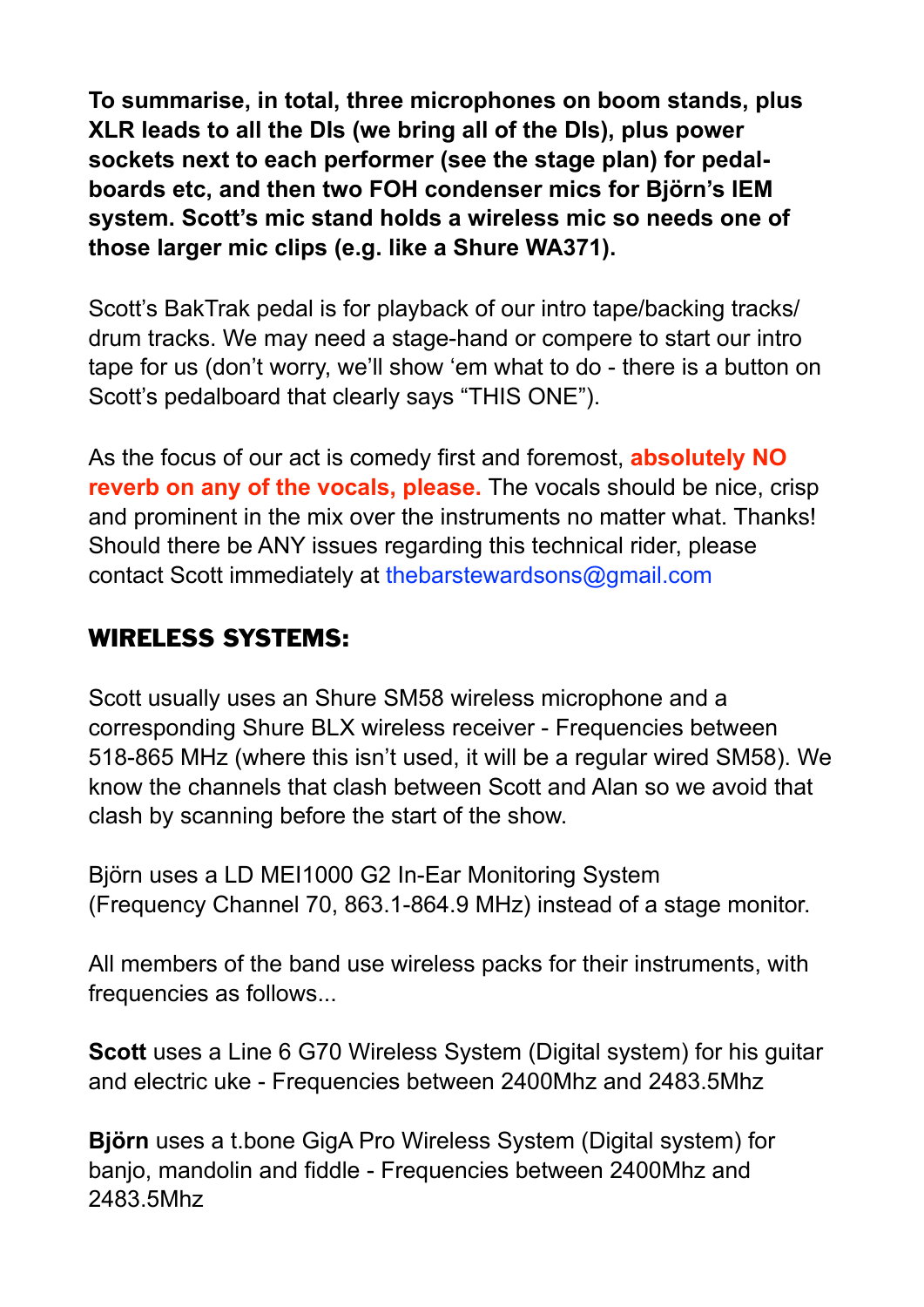**Alan** uses a t.bone TWS 16 PT 863 MHz Wireless System for his accordion- frequencies between 863.125 MHz-864.875 MHz MHz *PLEASE NOTE, at a show at Towersey Festival, Alan's Wireless Pack once picked up the frequency signal from the Silent Disco... the last thing we needed was the chorus of "Yes Sir, I Can Boogie" blaring out during what should have been an accordion solo, so please let us know if it is an issue!* 

Likewise, if *any* of these frequencies are likely in interfere with any other on-stage equipment, please let Scott know as a matter of urgency on receipt of this tech-spec, at the barstewardsons@gmail.com We'd rather not find out at the 11th hour!

#### LIGHTING/VIDEO:

We're not dead fussy about such things... if it's a theatre, a very basic three spots would do – one on each performer. If it's a festival, we'll leave that kind of thing to your wonderful lighting gurus to be as subtle or mental as suits the song. It may also worth noting, none of us suffer from photo-sensitive epilepsy, so feel free to go nuts, though obviously an audience member might be, so only if your lighting safety policy covers it!

If it's a festival show with video-walls, get in touch with Scott at [thebarstewardsons@gmail.com](mailto:thebarstewardsons@gmail.com) and he will give you the low-down on how to get the best shots for your camera-team. We trust you implicitly to make us look good.

#### MONITOR MIXES:

All three of us need a healthy amount of Scott's BakTrak pedal in our monitors as it provides us with drums etc for certain songs in the set. Without this we will inevitably end up out of time, and it'll sound absolutely bobbins. Often at festival shows, or shows where we have only got time for a quick line-check, Scott sometimes has a booster pedal attached to the BakTrak pedal which he will press if he cannot hear enough, instead of hoping that the lovely sound crew will spot him doing the *"look at me pointing at something I would like you to turn up*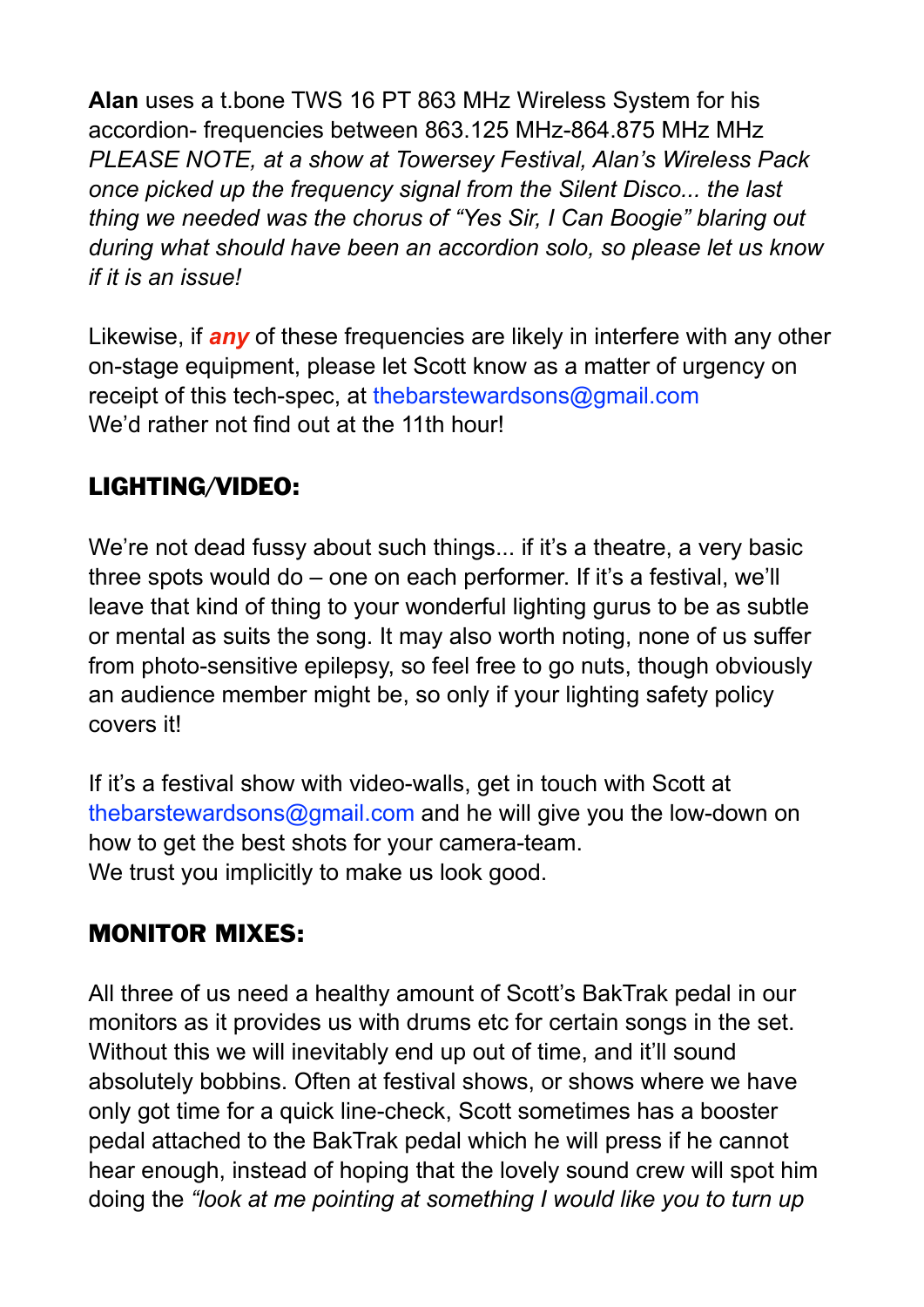*dance"*. This will boost it in our monitors, but your mixing desk tech will then need to adjust the FOH level accordingly (please don't change the monitor mix though – you'd be amazed how many people do!)

Anyway, here are our individual monitor mixes, just how we like it...

#### **Scott:**

*"I am genuinely pretty deaf (my right eardrum has a hole in it, and me left one isn't much better, but you don't need my life story) so I prefer plenty of my vocals and guitar in my wedge, a bit of Björn's & Alan's instruments too, but not as much as me being able to hear myself... I am a front-man after all. All three vocals mixed to the same level, please. And it will never be loud enough. Turn it up to 11. Switch off your 'DFA button' too. You're too kind.* 

*(Please read that back in an ironic voice, as I'm not really a diva)"* 

#### **Alan:**

*"I don't need too much of me accordion as it has a tendency to feedback in the monitors, and it can literally take your face off. The accordion is pretty-much loud enough acoustically for me to hear it on most stages without much monitor, so it's not essential to have lots of it. I like to be able to hear a healthy amount of Scott's guitar to keep in time and a bit of Björn too, but mostly Scott's guitar, but don't tell him that, he'll get bigheaded. My accordion has a tendency to be more prone to feedback somewhere between 250-2500Hz. You have been warned. Oh, and remember, banjos make great fuel for an accordion fire!"*

#### **Björn:**

*"I don't actually need a floor wedge as I am using IEM's. However, if you have one there, angle it towards Scott and Alan, and please put a wee bit of my vocals and instruments in the wedge so that Scott and Alan can hear me without me being in their mix (just so they know I am still there), and also Scott's BakTrak pedal so that if they venture over my side of the stage, they can still hear it!* 

*So, instead of having my mix in the stage monitor I need 1 x XLR or 1 x 1/4" jack to send a mono monitor mix to my IEM transmitter. I need a pair of FOH condenser mics so that I can hear the audience, otherwise I*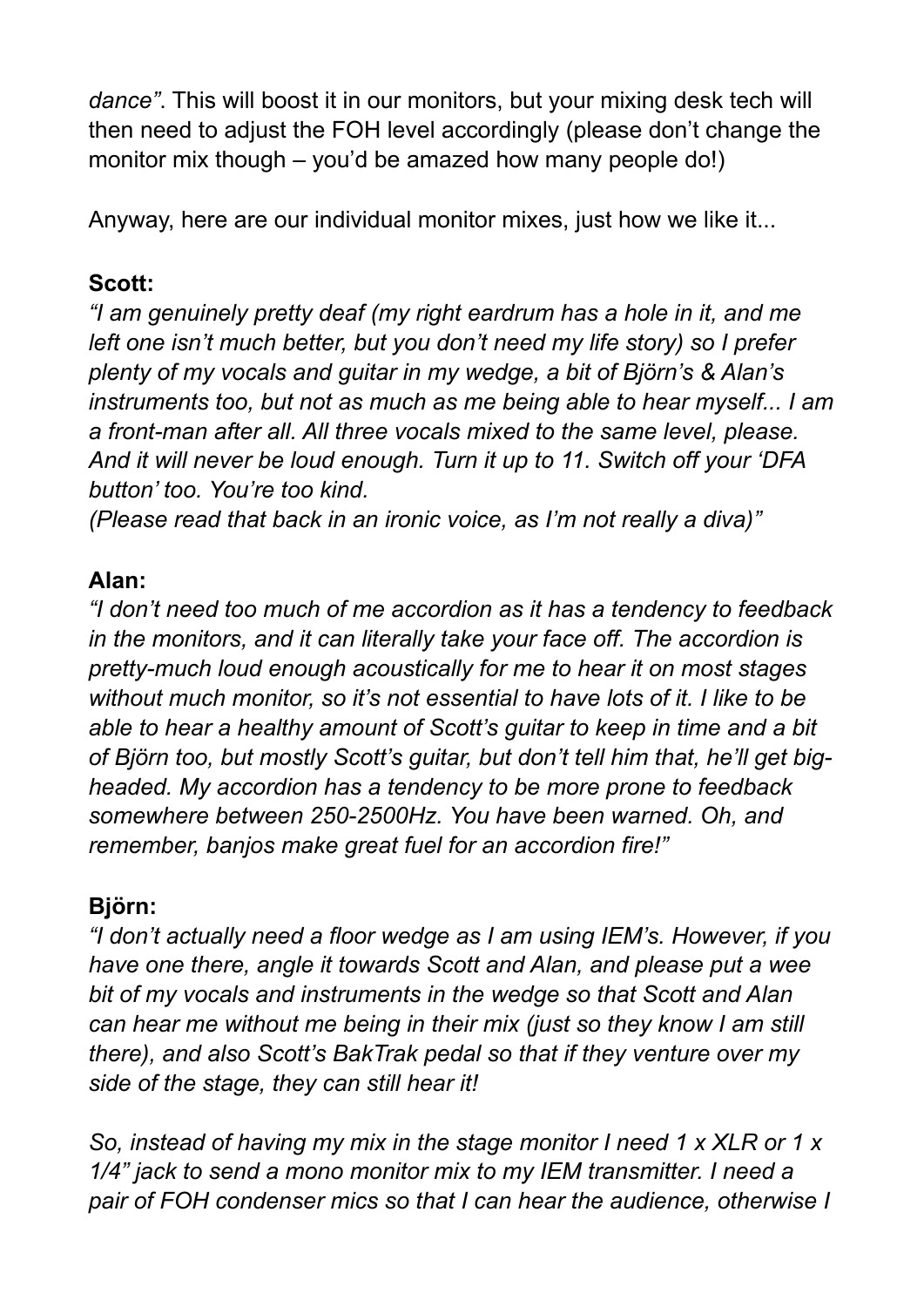*can't interact with them. I will need a mix of everything on stage. Even the accordion! I suffer for my art. Hopefully the following information should help you to get the perfect IEM mix…* 

*To break this down, I need a comprehensive even mix of ALL channels, with all vocals, my instruments and Scott's BakTrak pedal mixed highest in the mix. Please mix as follows (this is in the same order as the Channel List)* 

**Channel 1:** Alan Vocal (HIGHER) **Channel 2:** Alan Accordion **Channel 3:** Alan Keyboard **Channel 4:** Alan Ukulele **Channel 5:** Scott Vocal (HIGHER) **Channel 6:** Scott Acoustic Guitar **Channel 7:** Scott BakTrak Pedal DI Box (*HIGHEST* - this is most vital!) **Channel 8:** Scott Banjulele/Acoustic Uke **Channel 9:** Björn Vocal (HIGHER) **Channel 10:** Björn Mandolin (HIGHER) **Channel 11:** Björn Fiddle (HIGHER) **Channel 12:** Björn Banjo (HIGHER) **Channel 13:** FOH Mic Stage L **Channel 14:** FOH Mic Stage R

If there is an issue regarding IEM sends or indeed anything regarding in IEM system please get in touch with Björn as a matter of urgency. If this is a festival show, Björn is happy to come to the stage earlier in order to sort his IEMs with the monitor tech-team, as often we only get a linecheck and this is the bit that sometimes adds time to a quick turnaround. In case you need it, Björn's number is 07904605784

#### **Thank you very much you lovely folks... we'll see you out on stage. Let's do this!**

CHEERS! Scott, Björn & Alan